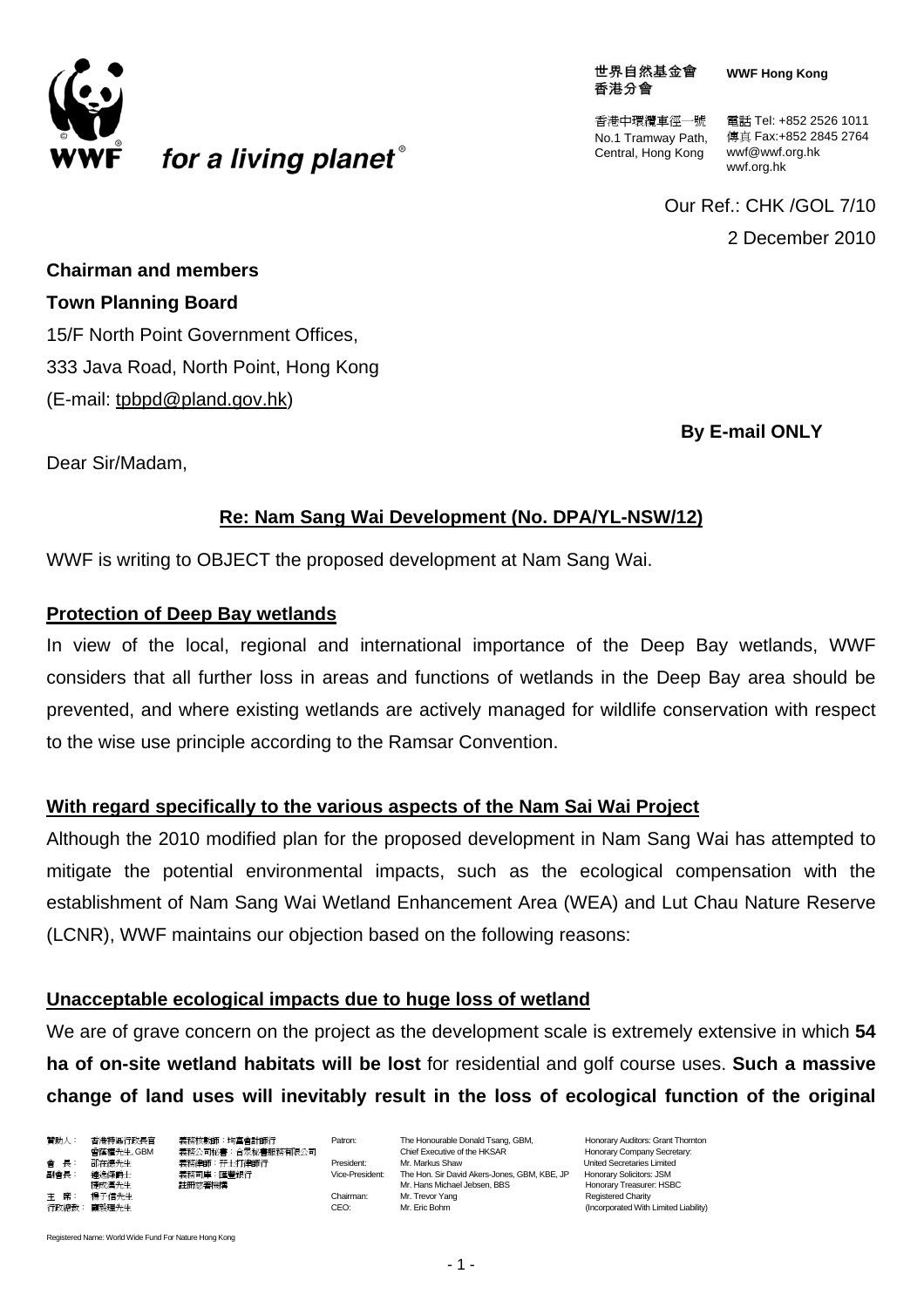**ponds at Nam Sang Wai, rendering the ecological impacts to the wildlife unacceptable**  (Please refer to Appendix 1 for details). Given Nam Sang Wai is located within the Wetland Conservation Area (WCA) which is part of the Deep Bay area, we consider that the adverse impacts due to the proposed development are not only confined within Nam Sang Wai, but also extended to the wetland ecosystem of the entire Deep Bay.

#### **Not in line with the "no-net-loss in wetland" principle**

According to the Town Planning Board Guidelines for Application for Developments within Deep Bay Area (TPB PG-NO.12B), the Town Planning Board should follow the "no-net-loss in wetland" principle when considering developments within the "Wetland Conservation Area" ("WCA") and it can refer to both loss in "area" and "function".

With reference to the newly modified plan for Nam Sang Wai development, it has attempted to demonstrate that the loss in wetland habitats will be mitigated by enhancement of the remaining wetland habitats with the intention of ensuring no net loss of wetland function<sup>[1](#page-1-0)</sup>. Although a similar **approach has been adopted and implemented in Lok Ma Chau Spur Line extension** that the loss of 36 ha of fish ponds at Lok Ma Chau was mitigated by enhancement of the ecological value of same area of formerly commercial fish ponds<sup>[2](#page-1-1)</sup>, we consider that the nature of development is **different since the Spur Line is an infrastructure project of public interest.** In addition, being a massive development that apparently will pose substantial impacts to the natural environment at NSW, we foresee major difficulty for the proponent to ensure that the development can fully conform to the proposed "no net loss in wetland function"<sup>[3](#page-1-2)</sup>.

#### **Incompatible with current conservation standard**

The development was approved by the Town Planning Appeal Board in 1994 prior to when conservation was not recognized as an important issue and the value of fish ponds to wildlife had not been fully studied, which was clearly stated in our letter to Town Planning Board in March 1994 that "*The value of fish ponds to wildlife generally has been under estimated in the past, it is only very recently that academic study of fish ponds and their wildlife has started*". Nevertheless, at present, **the public is more concerned about the development on land with high landscape and conservation value, and the international importance of the fish pond system in Deep Bay** 

 $\overline{a}$ <sup>1</sup> Reference is made to Section 3.9.45 of the Ecological Impact Assessment  $\frac{2}{3}$  Reference is made to Section 3.9.46 of the Ecological Impact Assessment

<span id="page-1-2"></span><span id="page-1-1"></span><span id="page-1-0"></span>Reference is made to Section 3.9.46 of the Ecological Impact Assessment<br>
<sup>3</sup> Reference is made to page 5 of the Executive Summary of the Environmental Assessment Study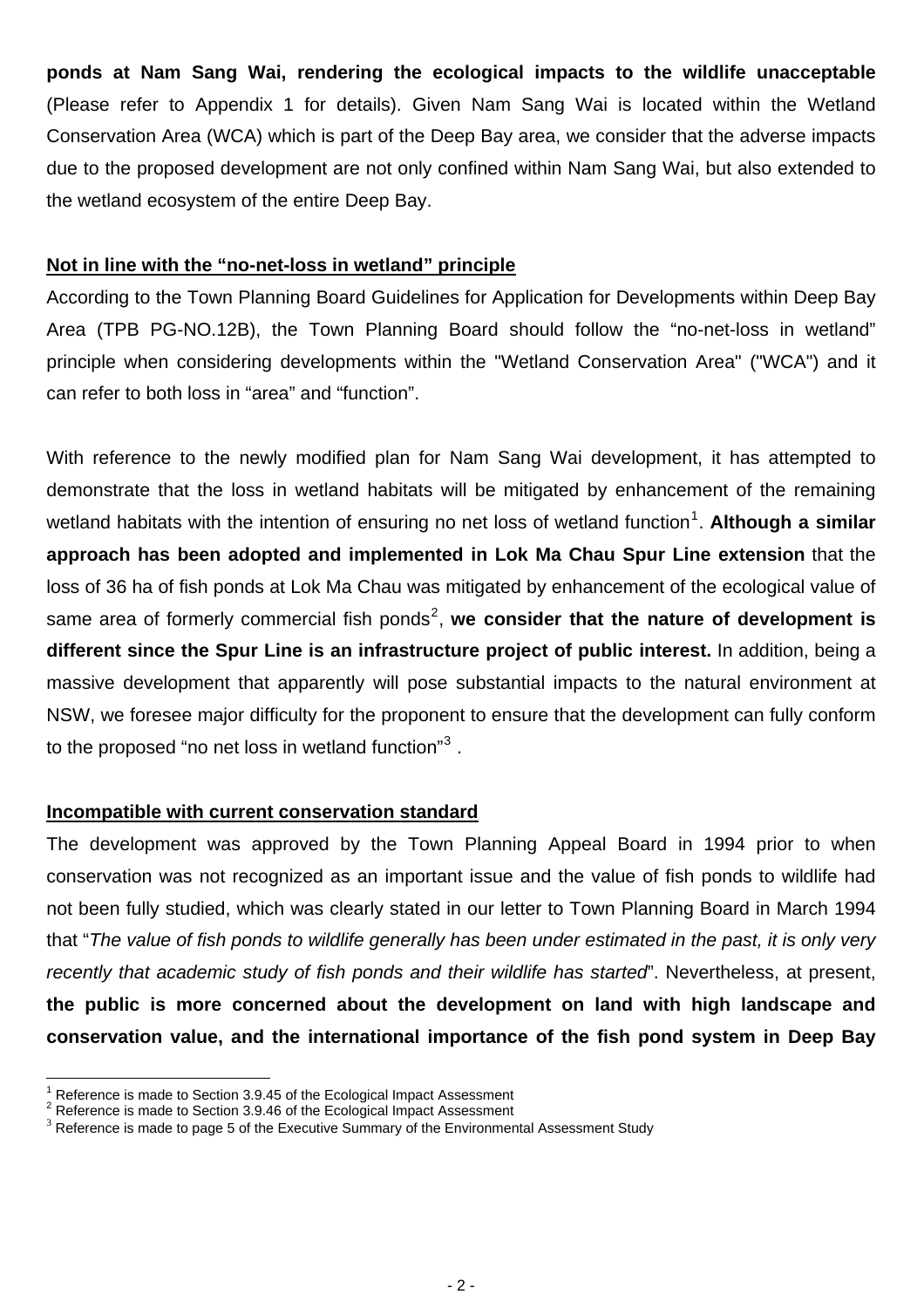**Area has been confirmed in a fish pond study completed in 1997[4](#page-2-0) .** Therefore, **we opine that the proposed project with 42% of the site area for development is apparently incompatible with the current conservation standard and expectation.** 

### **Incompatible with the planning intention under the current Outline Zoning Plan**

The proposed development is obviously not in line with the planning intention of the area according to the approved Nam Sang Wai Outline Zoning Plan No.S/YL-NSW/8, that "*… to conserve the ecological value of the fish ponds which form an integral part of the wetland ecosystem in the Deep Bay Area*".

Instead of making amendments based on the approved plan, we consider that the developer should formulate a new plan for the Nam Sang Wai Development under the current planning standards, guidelines and ordinance, including the criteria set under Town Planning Board Guidelines for Application for Developments within Deep Bay Area (TPB PG-NO.12B) and also the Environmental Impact Assessment (EIA) Ordinance. Where appropriate, land exchange and ex-situ transfer of development rights from the conservation areas to sites of low ecological value as compensation should also be considered.

Thank you for your attention.

Yours faithfully,

Alan

Alan Leung Conservation Manager, Terrestrial c.c. Agriculture, Fisheries and Conservation Department (Attn: Mr. Wong Chi Kong, Alan, JP, Director of Agri., Fish. & Con. ; email: [dafcoffice@afcd.gov.hk\)](mailto:dafcoffice@afcd.gov.hk) Environmental Protection Department (Attn: Ms. Wong Sean Yee, Anissa, JP, Director of Environmental Protection; email: [dep@epd.gov.hk](mailto:dep@epd.gov.hk)) Lands Department (Attn: Miss Tam Kam Lan, Annie, JP, Director of Lands; email: [DLoffice@landsd.gov.hk](mailto:DLoffice@landsd.gov.hk)) Planning Department (Attn: Mr. Leung Cheuk Fai, Jimmy, JP, Director of Planning; email: [jcfleung@pland.gov.hk](mailto:jcfleung@pland.gov.hk))

<span id="page-2-0"></span> $\overline{a}$ <sup>4</sup> Reference is made to paragraph 3 of the Town Planning Board Guidelines for Application for Developments within Deep Bay Area (TPB PG-NO.12B)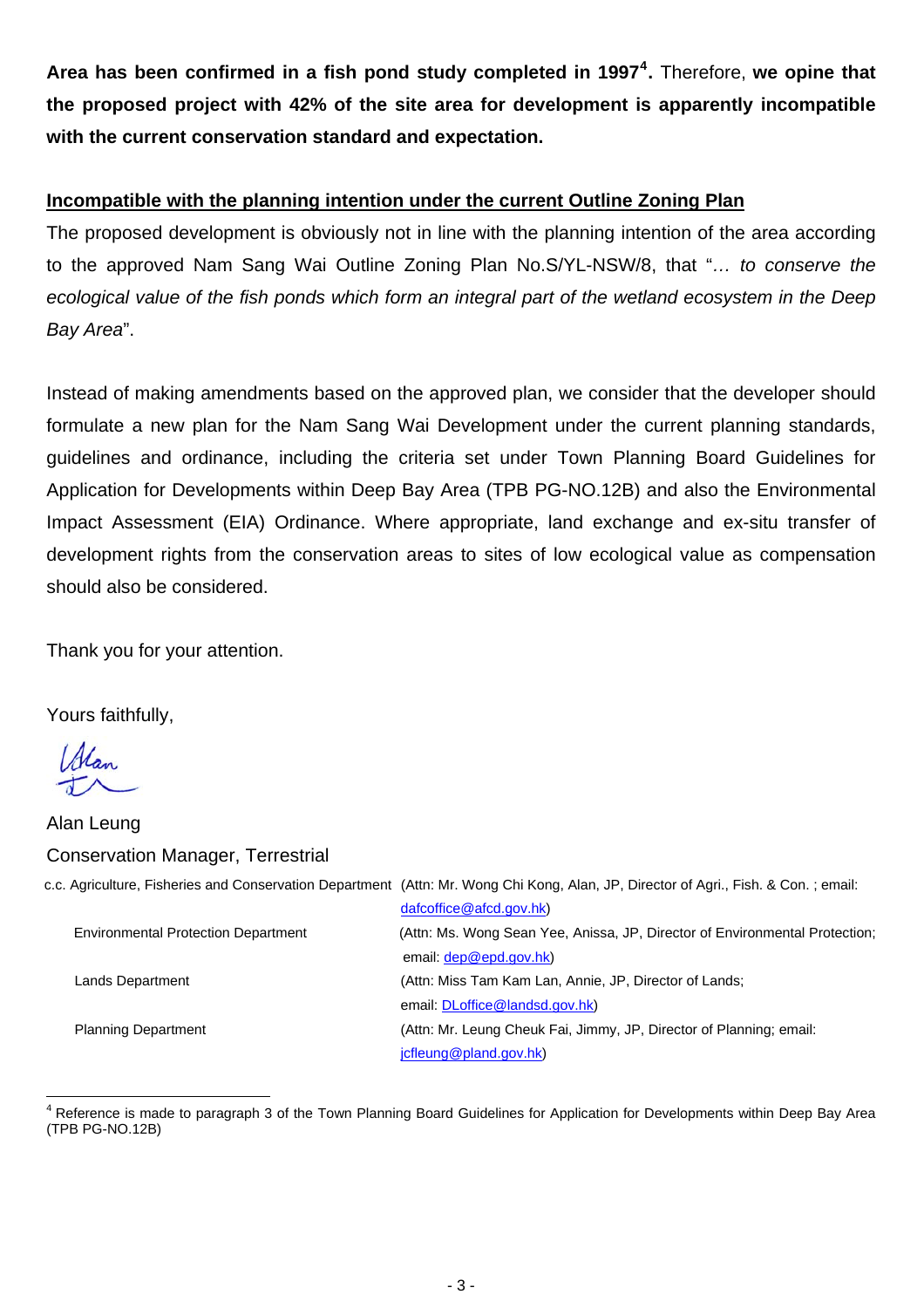# **Appendix 1: Ecological effects of Nam Sang Wai (NSW) Residential Development**

### **A) Great Cormorant roost at NSW**

### **Conservation importance of the Great Cormorant roost**

• The peak count of Great Cormorants roosting at NSW was 5071 individuals during Dec 2009. It represents **over half (54%) of the Deep Bay population** recorded on that date and approximately [5](#page-3-0)% of the regional population for the species in East Asia<sup>5</sup>.

### **Potential ecological impacts to the Great Cormorant roost**

- . The proposed development will lead to the loss of roost site for wintering Great **Cormorant,** which will be the most significant impacts to the species<sup>[6](#page-3-1)</sup>. The loss of roost site can be resulted directly from the loss of roost trees while the roost site can also be lost indirectly due to any development surrounding the roost trees<sup>[7](#page-3-2)</sup>.
- Roosting cormorants are sensitive to human disturbance, including human activity around the roost, noise disturbance, and illumination from nearby areas $8$

#### **Adverse impacts on the southern Great Cormorant roost**

- It is mentioned in Section 3.6.28 that the roost trees at the south contained up to 1220 individuals during the 2009/10 winter.
- <sup>z</sup> While it has been identified in section 3.9.17 that the **southern roost site is likely to be abandoned by the construction of the proposed development**, **no measures have been provided to protect the roost site from being adversely affected by the project.** We consider it unacceptable that the proponent fails to address the potential ecological impacts on the southern Great Cormorant roost. In addition, we opine that the proponent should explain explicitly on how the potential loss of the southern cormorant site can be mitigated by the NSW Wetland Enhancement Area (WEA)<sup>[9](#page-3-4)</sup>, given the area of plantation which is of importance to the Great Cormorant roost in the proposed WEA will be reduced compared to current condition (Table 5.1).

 $\overline{a}$ 

<span id="page-3-0"></span><sup>5</sup>  $^{\circ}$  Reference is made to section 3.6.26 of the ecological impact assessment  $^{\circ}$  Peterspace is made to section 3.9.50 of the ecological impact assessment

 $\frac{R}{7}$  Reference is made to section 3.8.50 of the ecological impact assessment  $\frac{7}{7}$  Reference is made to section 3.9.54 of the ecological impact assessment

<span id="page-3-1"></span>Reference is made to section 3.8.51 of the ecological impact assessment

<span id="page-3-3"></span><span id="page-3-2"></span>**Reference is made to section 3.8.51 of the ecological impact assessment** 

<span id="page-3-4"></span><sup>&</sup>lt;sup>9</sup> Reference is made to section 3.9.17 of the ecological impact assessment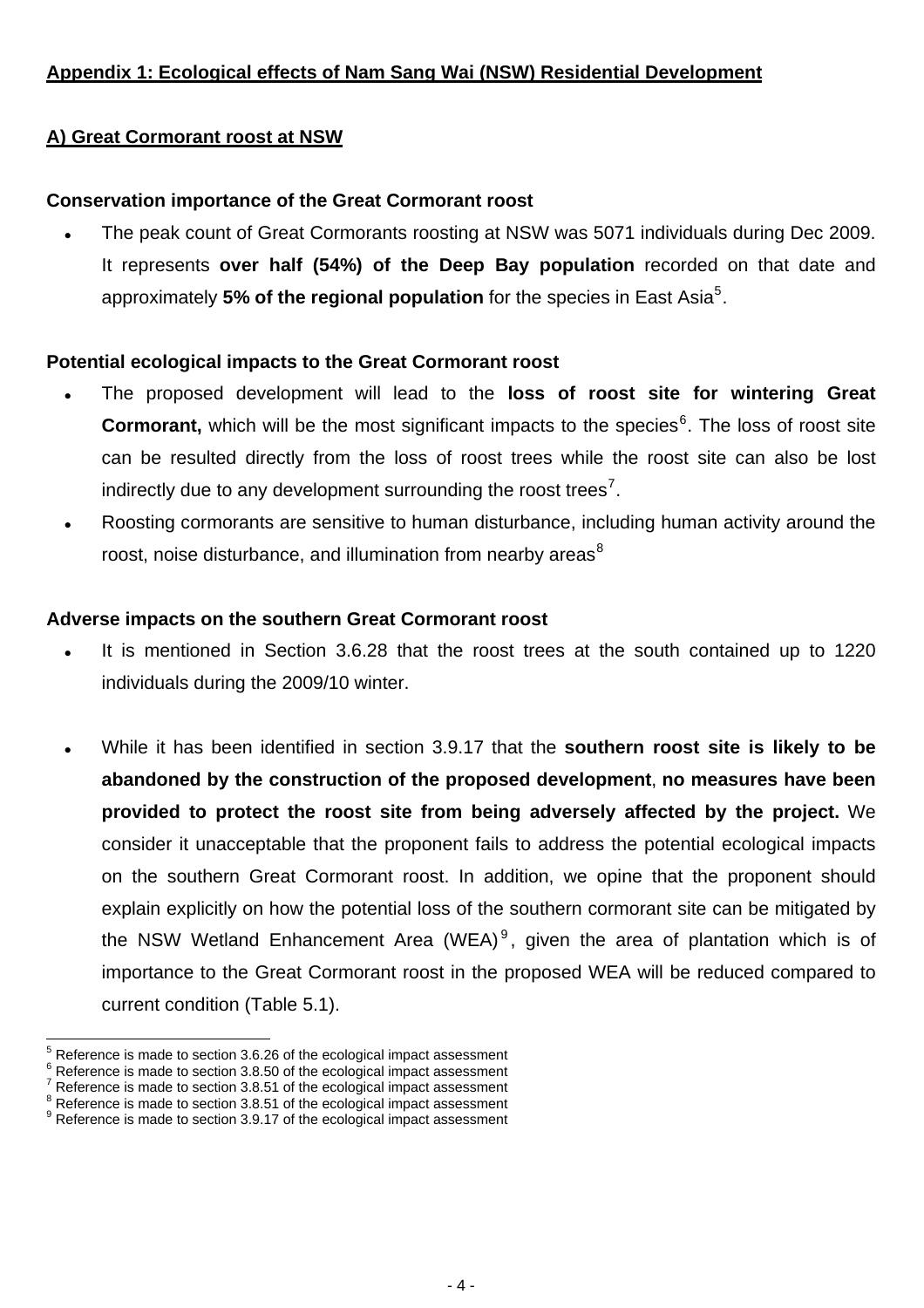In addition, the proponent should clarify how the subsequent decline in the southern roost is associated with the increase in the northern roost and the Mai Po roost as the number of cormorant roosting in each sub-roost in Nam Sang Wai and Mai Po shown in Table 4 of Appendix 3 does not indicate a clear association while the roost at Mai Po was not counted in October and November. We consider that **information provided is inadequate to justify that there is a degree the mobility of roosting locations over the course of winter[10](#page-4-0).**

# **B) XXXXXXXXXXX[11](#page-4-1) Egretry**

# **Conservation Importance**

Fig. The number of nests at  $XXXXXXXXX^{11}$  Egretry has increased such that in 2009 this was **the third largest egretry in Hong Kong**.

# **Ecological effects due to the loss of wetland habitat**

The XXXXXXXXXX<sup>11</sup> Egretry is approximately XX km to the XXXXXXXXXX<sup>11</sup> of the Nam Sang Wai (NSW) component of proposed development project<sup>[12](#page-4-2)</sup>. Since feeding habitats including fish ponds within 2 km range of the colony are important for the nesting ardeids<sup>[13](#page-4-3)</sup> and the population size and the breeding success of ardeids are closely related to the area of wetland habitats<sup>[14](#page-4-4)</sup>, we opine that the ardeids will be adversely affected due to the loss of **huge area of wetland habitat**. As such, we consider that a loss of 54 ha wetland habitat is unacceptable while the wetland areas at the NSW area should be well preserved to protect the ardeids from adversely impacted by the development.

# **Potential effects on Egretry flight-lines**

 $\overline{a}$ 

It is mentioned that "Construction of buildings along this important flightline would results in *birds being required to fly over or around the buildings, increasing the energy requirements for each foraging flight, and thus potentially decreasing the breeding success of the egretry…* 

<span id="page-4-1"></span><span id="page-4-0"></span>

<sup>&</sup>lt;sup>10</sup> Reference is made to Section 3.9.15 of the ecological impact assessment<br><sup>11</sup> In order to minimise potential human disturbance to the egretry, we have taken away the location in this version for distribution.<br><sup>12</sup> Ref

<span id="page-4-3"></span><span id="page-4-2"></span>Hong Kong Special Administrative Region.

<span id="page-4-4"></span><sup>&</sup>lt;sup>14</sup> Wong, L.C., Corlett, R.T., Young, L. and Lee, J.S.Y. 1999. Foraging flights of nestling egrets and herons at a Hong Kong Egretry, South China. *Waterbirds* 22: 424-434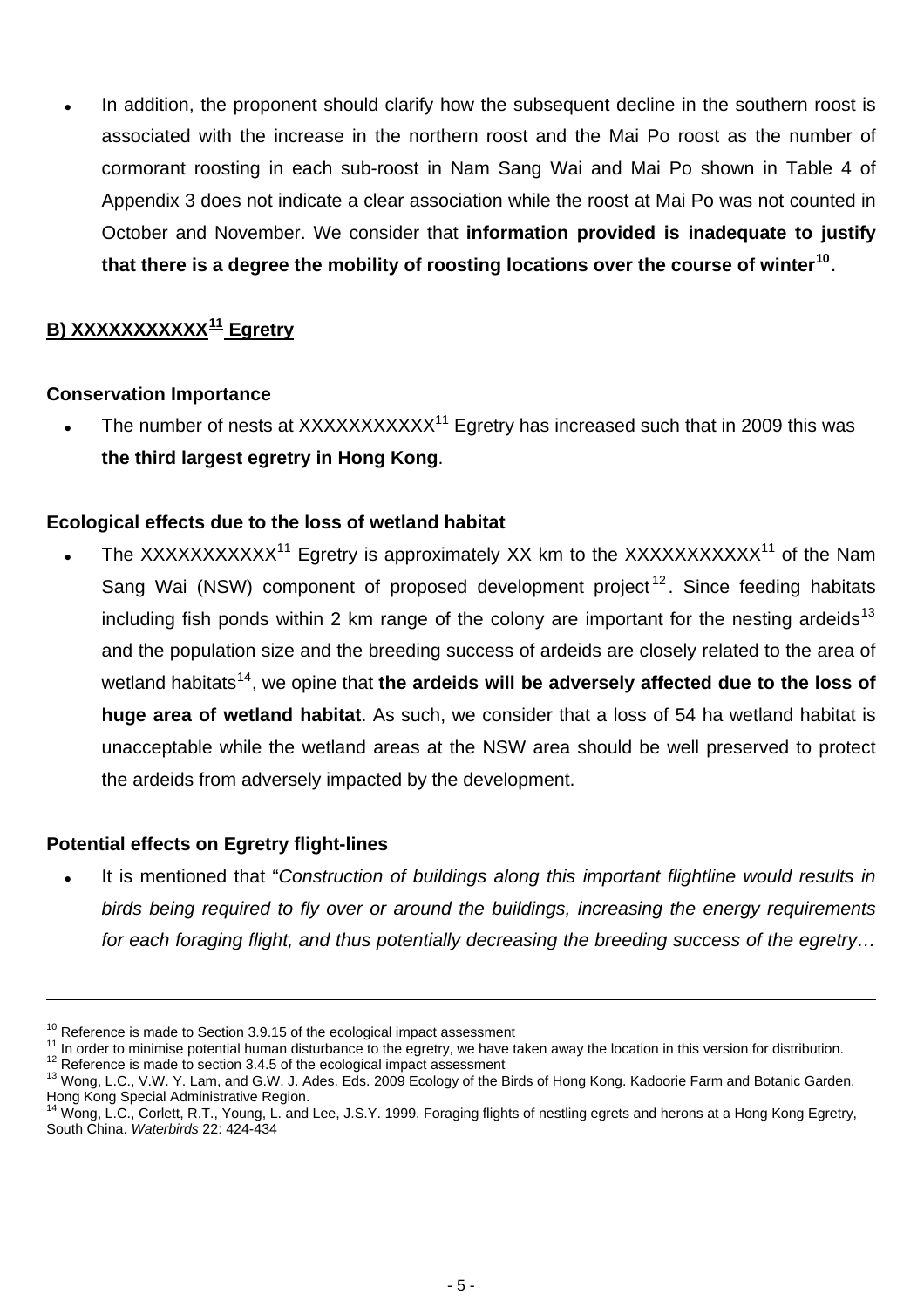*buildings of height of eight storeys may be expected to impact birds flying through the area*" [15](#page-5-0). In addition, the recent survey conducted by the proponent indicates that east of the site is regularly overflown by birds from XXXXXXXXXX<sup>[16](#page-5-1)</sup> egretry heading towards foraging grounds in Deep Bay, Mai Po or nearby locations. Nevertheless, **some 7- and 8-storey blocks are proposed to be built at the south-eastern part of the site** (Figure 3.6) **where the major flight-line of ardeids has been recorded** (Figure 3.4). Therefore, **we consider the blockage of flight-lines and disturbance to wetlands will cause major impacts to the egret and the ecological functions of the fishponds.** 

### **Cumulative Impact to the Egretry**

Currently, there have been some applications for residential developments and filling of ponds at area near Nam Sang Wai and XXXXXXXXXX<sup>16</sup>. Those proposed applications together with the current proposed development, if approved, will result in a massive loss of wetland habitats and therefore it will lead to a cumulative impact on the waterbirds, especially the those ardeids nesting at  $XXXXXXXXX<sup>16</sup>$ . Therefore, we are of grave concern about the cumulative ecological impacts caused by these potential developments in the area. However, **no information is provided for the cumulative impact on the ardeids inhabiting in XXXXXXXXXXX**<sup>16</sup> **Egretry.** 

#### **C) Eurasian Otter**

- We consider that the erection of a 2 m high chain link fence will adversely affect the Eurasian Otter (*Lutra lutra*) as the fence may reduce its usage of the wetland habitats insides the WEA for foraging and roosting. Eurasian Otter is a protected species in Hong Kong under the Wild Animals Protection Ordinance. It is a "Near Threatened" species according to the IUCN Red List and a "Vulnerable" species according to the China Red Data Book, and it is restricted to the Deep Bay area, especially around less disturbed fish pond. While it is mentioned Section 5.14.13 that underpasses will be provided for Eurasian Otters along the eastern and northern boundary of the WEA, **the proponent fails to provide details of the proposed underpasses to address the potential ecological impacts on the Eurasian Otter**.
- It is mentioned that in Section 5.4.6 "The ponds contained within the NSW WEA site include *some of those which are currently of higher value for wildlife including ponds used by roosting*

<span id="page-5-1"></span><span id="page-5-0"></span> $\overline{a}$  $15$  Reference is made to section 3.8.66 of the ecological impact assessment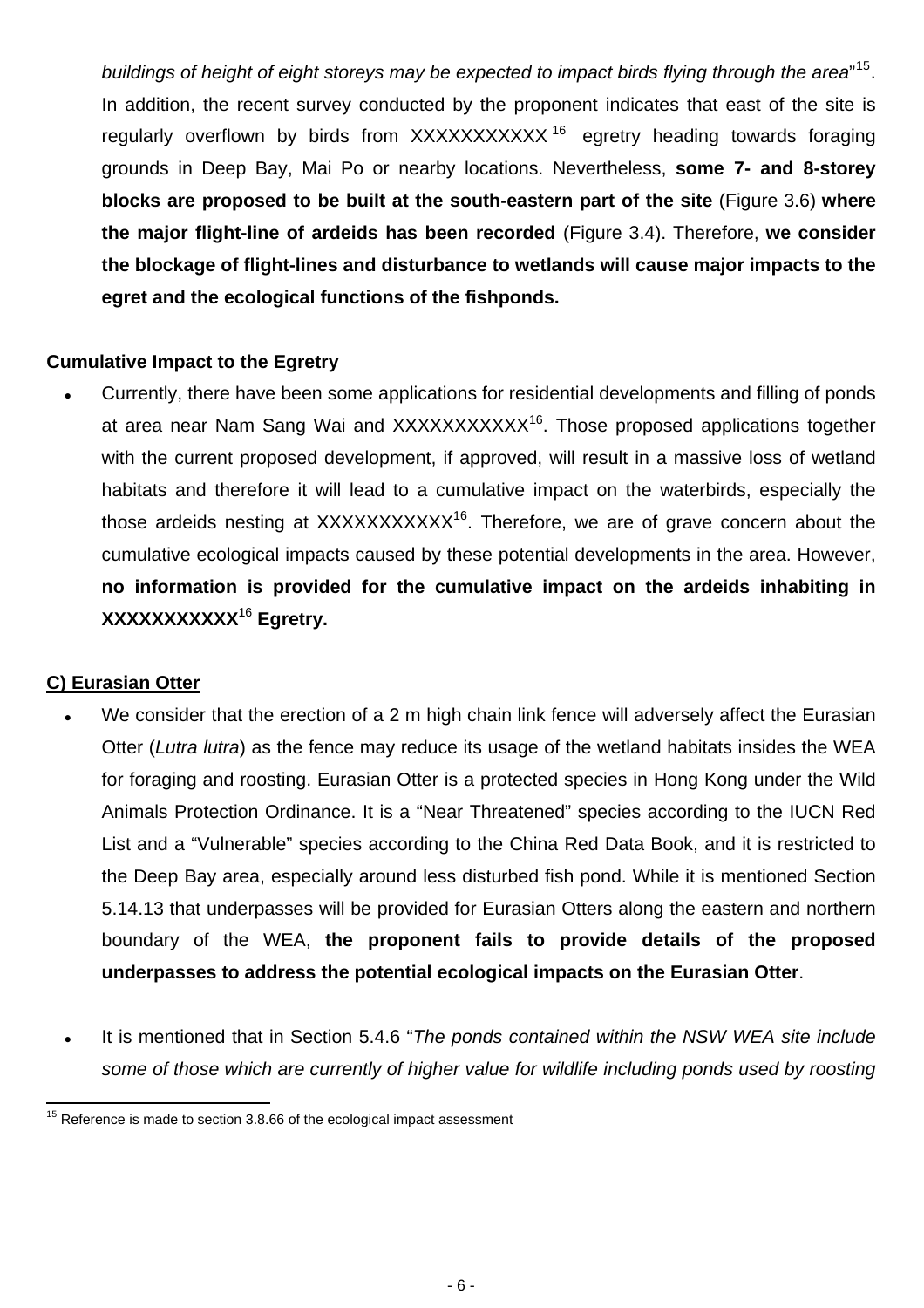*duck (Pond 3) and by Eurasian Otter (Pond 27)*". However, according to the Master Layout Plan (MLP) in Figure 3.6, **a large portion of pond 27 where Eurasian Otter was found during May 2010 will be lost to residential development** while the remaining part of the pond will be converted into a Lily/Lotus Pond. Given some existing habitats with high ecological value will be lost to the proposed development and the limited knowledge and studies on Eurasian Otter in Hong Kong, we consider that the project proponent should clarify how those wetland habitats which are currently important for wildlife can be preserved and how the plan objective of which key ecological attributes already present on-site will be retained within the WEA can be achieved<sup>[17](#page-6-0)</sup>. In view of that, we foresee difficulty for the **proponent to ensure that the development conforms to the "No Net Loss of Wetland Function" principle.**

### **D) Reedbed habitats**

- The area of current **reedbed habitat in NSW is 39.27 ha, which is one of the largest contiguous reedbed present in Hong Kong** (Table 3.52). Although the reedbed habitat inside the proposed area at NSW WEA will be increased from 9.57 ha to 15.53 ha, we consider the net loss of reedbed area in NSW is significant (over 20 ha) (Table 3.52 & 3.53) while the compensation for reedbed will also result in a replacement of pond, which is also playing important wetland function in the area.
- It is stated in Section 3.9.50 that "*Many of the ponds to be lost in the south of Nam Sang Wai are of relatively lower ecological value*". Nevertheless, as shown in Figure 3.2, there is a massive area of reedbed habitat in the southern portion of the proposed development site, which is known to be important for particular bird in Hong Kong. For instance, Yellow Bittern *Ixobrychus sinensis* was regularly recorded during summer 2009, and it was considered likely that the species bred in on-site reedbeds<sup>[18](#page-6-1)</sup>. According to our observation, the Yellow Bittern is consistently recorded in 2008, 2009 and 2010 and the ponds are serving as a foraging habitat. As such, we opine that **the ecological value of the wetland habitats at the south has been overlooked** and we remain doubtful that whether the loss of wetland habitat at the south can be mitigated by relying on the protection and enhancement the ponds contained within the WEA and LCNR.

<sup>&</sup>lt;sup>16</sup> In order to minimise potential human disturbance to the egretry, we have taken away the location in this version for distribution.

<span id="page-6-0"></span> $17$  Reference is made to Section 5.3.2 of the ecological assessment

<span id="page-6-1"></span> $18$  Reference is made to Section 3.6.14 of the ecological impact assessment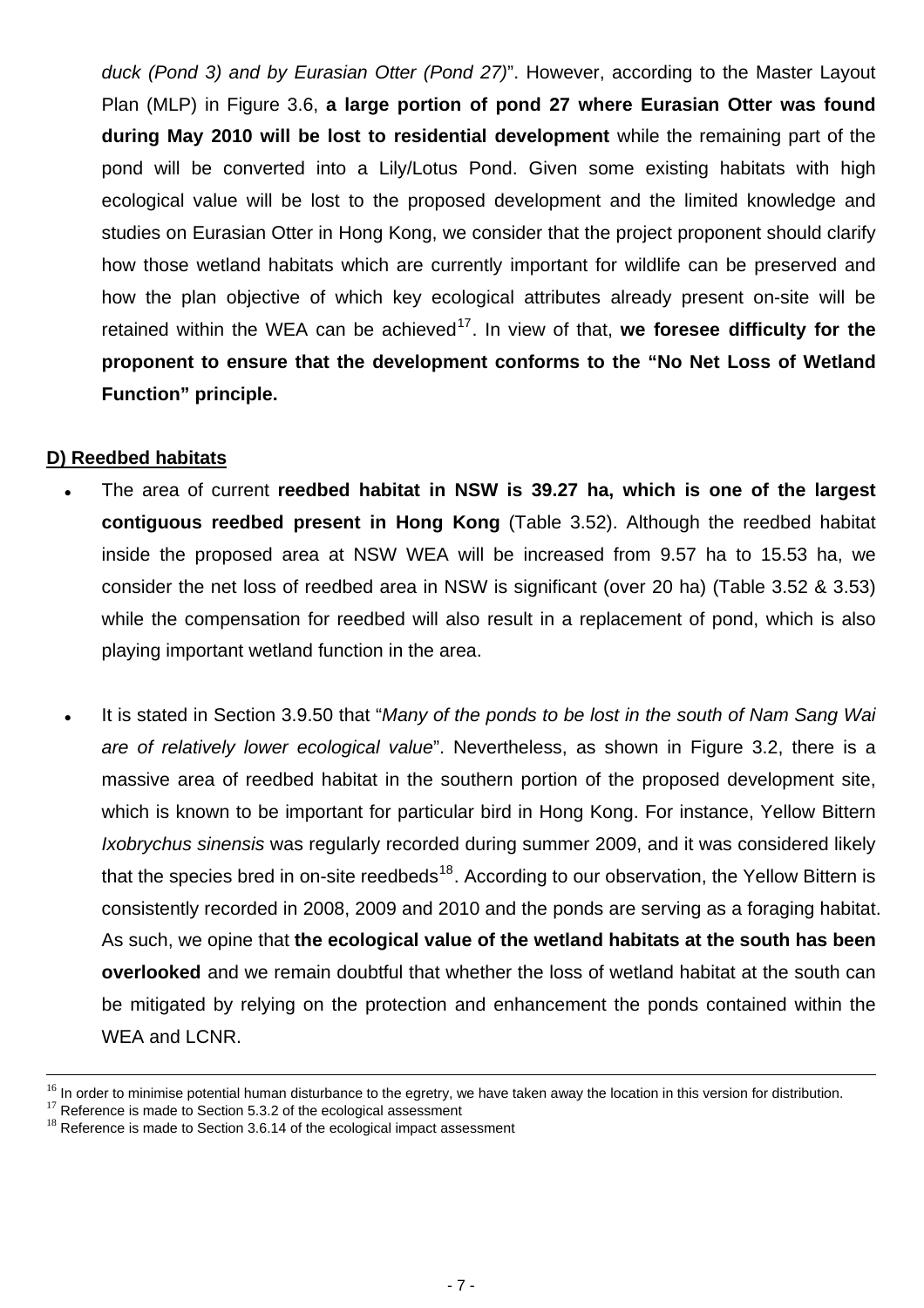# **E) The Open Space Buffer (OSB) along Kam Tin MDC**

It is mentioned in Section 3.9.42 that "... OSB will provide a wetland link between the NSW *WEA and wetland habitats to the east of the site, at Tin Fook Wai. This will permit movement between the sites of wetland species of lower mobility and of disturbance-sensitive species such as Eurasian Otter*". However, **we remain highly dubious on the effectiveness of the open space buffer in terms of serving as a corridor to minimise the fragmentation of the wetland** as the large area of wetlands immediately adjacent to the OSB will be lost for residential development. In addition, we consider that disturbance impacts during construction and operation due to the proposed development will largely undermine the function of OSB as a corridor.

# **F) Human disturbance Impact during construction and operation**

We are worried that night time lighting and visual disturbance in both construction and operation phase will incur adverse ecological impacts to the wildlife, including the roosting Cormorant and nocturnal species (e.g. Eurasian Otter). It is mentioned in Section 3.9.96 that solid walls and suitable perimeter planting will be adopted at the perimeter of the residential portion of the development to minimize light and visual disturbance to the surrounding environment. Nevertheless, given there will be a total of 2550 residential units resulted; we are highly dubious that whether the level of light and visual disturbance generated by such an intensive development can be effectively mitigated.

# **G) Enhancement ratio for wetland mitigation**

- It is mentioned that the successful achievement in enhancement ratio at Lok Ma Chau demonstrates that the level of enhancement of the proposed project (i.e. 0.71) is highly achievable in Deep Bay<sup>[19](#page-7-0)</sup>. Nevertheless, given the Lok Ma Chau Spur Line extension and the proposed development are different in nature and location, we consider it inappropriate to compare two projects regarding the mitigation for the loss of wetland areas.
- We consider that the proponent should provide detailed information and justification for the assumption mentioned in Section 3.9.49 that the reedbed is of twice the ecological value of wet grassland.

 $\overline{a}$ 

<span id="page-7-0"></span> $19$  Reference is made to Section 3.9.47 of the ecological assessment